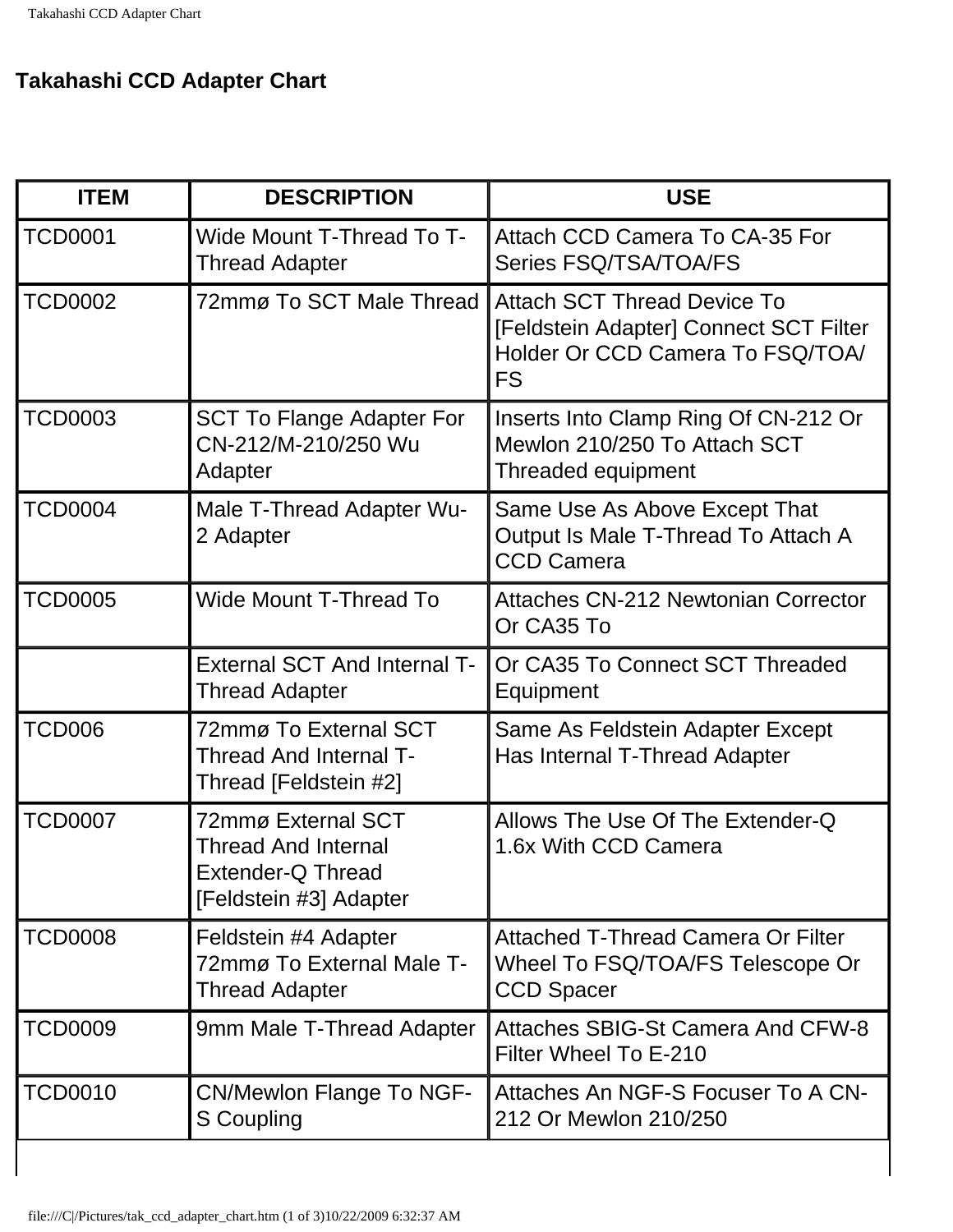| <b>TCD0011</b>  | Brewer Adapter 72mmø To<br><b>NGF-S Flange</b>                             | Attaches The NGF-S Focuser To Any<br>Takahashi With a 72mmø Back                                              |
|-----------------|----------------------------------------------------------------------------|---------------------------------------------------------------------------------------------------------------|
| <b>TCD0012</b>  | 13.7mm Wide Mount To<br>Male T-Thread                                      | Attaches CFW-8/SBIG Camera To E-<br>180/Mewlon Reducer                                                        |
| TCD0012FLI      | 12.3mm Wide Mount To FLI                                                   | Attaches FLI Pro Line Camera To E-<br>180/Mewlon Red                                                          |
| <b>TCD0012L</b> | 25mm Spacer Wide Mount<br>To Male T-Thread                                 | Attaches An SBIG CFW-10/SBIG ST<br>Camera To E-180/Mewlon Reducer                                             |
| TCD0012STL      | 18.7mm Spacer Wide Mount<br>To STL Thread                                  | Attaches SBIG STL Camera To E-180/<br><b>Mewlon Reducer</b>                                                   |
| <b>TCD0013</b>  | 13mm Female To Male T-<br><b>Thread Spacer</b>                             | Spacer Used To Attach CCD Camera<br><b>To Male Thread Device</b>                                              |
| <b>TCD0014</b>  | 55.9mmø Female To Male T-<br><b>Thread Adapter</b>                         | Sky-90/FS-60C/FS-78 To Male T-<br>Thread Adapter To Attach CCD Camera                                         |
| <b>TCD0015</b>  | 55.9mmø Female To SCT<br><b>Male Thread Adapter</b>                        | Sky-90/FS-60C/FS-78 To Male SCT<br>Adapter To Attach An SCT Threaded<br><b>Device</b>                         |
| <b>TCD0016</b>  | Feldstein #5 72mmø To<br><b>Short SCT</b>                                  | Attaches DF-2 FLI Focuser To 72mm<br><b>Instrument Back</b>                                                   |
| <b>TCD0017</b>  | Feldstein #6 72mmø To<br><b>Male STL Thread Adapter</b>                    | Attaches STL Camera To 72mmø<br>Instrument Back Feldstein #6                                                  |
| <b>TCD0018</b>  | 29.7mm Spacer x 55.9mm<br>x .75 Female To Male T-<br><b>Thread Adapter</b> | Spacer/Adapter For Sky-90, New-Q<br>Reducer To SBIG CFW-8/ST SBIG<br>Camera                                   |
| TCD0018FLI      | 28.3mm Spacer x<br>55.9mmØ x .75                                           | Spacer/Adapter For Sky-90, New-Q<br><b>Reducer To Female To SCT Short</b><br>Male Adapter FLI Pro Line Camera |
| <b>TCD0018L</b> | 41.2mm Spacer x 55.9mmø<br>x .75 To Male T-Thread<br>Adapter               | Spacer/Adapter For Sky-90, New "Q"<br>Reducer To SBIG CFW-10/St Camera                                        |
| TCD0018STL      | 34.7mm Spacer x 55.9mmØ<br>x .75 TO male T-Thread<br>adapter               | Spacer/Adapter For Sky-90/New "Q"<br><b>Reducer To SBIG STL Camera</b>                                        |